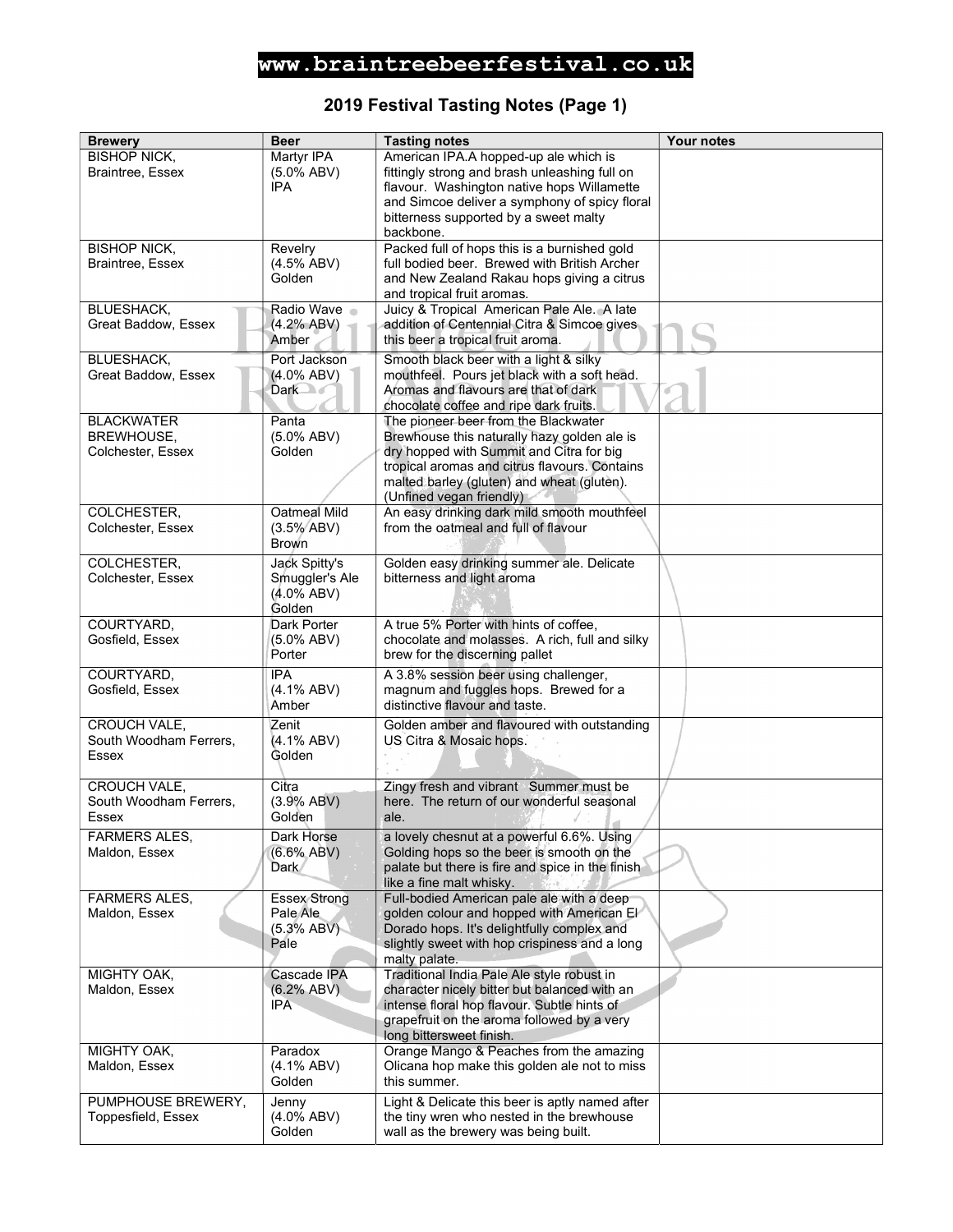### 2019 Festival Tasting Notes (Page 2)

| <b>Brewery</b>                                     | <b>Beer</b>                                            | <b>Tasting notes</b>                                                                                                                                                                                 | <b>Your notes</b> |
|----------------------------------------------------|--------------------------------------------------------|------------------------------------------------------------------------------------------------------------------------------------------------------------------------------------------------------|-------------------|
| PUMPHOUSE BREWERY,<br>Toppesfield, Essex           | Paula's Pride<br>(4.5% ABV)<br>Dark                    | Traditional English IPA. Created from a base<br>of Marris Otter mixed with crystal & chocolate<br>malt together with WGV hops.                                                                       |                   |
| SHALFORD,<br>Shalford, Essex                       | Essex Beaver<br>(4.2% ABV)<br>Amber                    | A medium brown beer with a well balanced<br>flavour of malt and hops.                                                                                                                                |                   |
| SHALFORD,<br>Shalford, Essex                       | <b>Braintree</b><br>Crystal<br>$(4.0\%$ ABV)<br>Golden | A golden beer with a combination of passion<br>fruit, melon and sweet pepper flavours and a<br>fresh citrusy aroma.                                                                                  |                   |
| SHALFORD,<br>Shalford, Essex                       | <b>Braintree</b><br>Crystal<br>$(4.0\%$ ABV)<br>Golden | A golden beer with a combination of passion<br>fruit, melon and sweet pepper flavours and a<br>fresh citrusy aroma.                                                                                  |                   |
| SHALFORD,<br>Shalford, Essex                       | <b>Braintree</b><br>Crystal<br>$(4.0\%$ ABV)<br>Golden | A golden beer with a combination of passion<br>fruit, melon and sweet pepper flavours and a<br>fresh citrusy aroma.                                                                                  |                   |
| SILKS BREWERY,<br>Sible Hedingham, Essex           | Pegstar Porter<br>(4.8% ABV)<br>Porter                 | A dark robust wheat porter with leathery finish<br>brewed with whole UK Target hops that<br>bursts with flavour to leave you starry eyed.                                                            |                   |
| SILKS BREWERY,<br>Sible Hedingham, Essex           | Veteran<br>Campaigner<br>(3.8% ABV)<br>Amber           | A true amber session beer loaded with quality<br>Goldings whole hops for a refreshing<br>honesty. Like the real Veteran Campaigner<br>its been there done it seen it and will continue<br>to do so.  |                   |
| WIBBLERS,<br>Mayland, Essex                        | Dengie Gold<br>$(4.0\%$ ABV)<br>Golden                 | Golden with a refreshing blend of aromatic &<br>spicy hops.                                                                                                                                          |                   |
| WIBBLERS,<br>Mayland, Essex                        | Copperhouse<br>(4.2% ABV)<br>Copper                    | Rich copper coloured ale featuring finest New<br>Zealand Motueka hops giving distinct<br>citrus/tropical fruit aromas.                                                                               |                   |
| 1648,<br>East Hoathly E. Sussex.                   | <b>Three Threads</b><br>(4.3% ABV)<br>Dark             | April to May. Deep brown full bodied with a<br>deep complex flavour.                                                                                                                                 |                   |
| <b>BAYS BREWERY,</b><br>Paignton, Devon            | Devon Dumpling<br>(5.1% ABV)<br>Pale                   | A strong golden beer with a fresh hop<br>character. This ale has a smooth taste with a<br>balanced sweetness throughout. Devonshire<br>through and through                                           |                   |
| <b>B&amp;T,</b><br>Shefford, Beds                  | Draghonslayer<br>(4.5% ABV)<br>Malty                   | A straw coloured beer dry malty and lightly<br>hopped. This Beer is brewed using Pearl<br>Pale Malt Wheat Malt Challenger Hops and<br>Golding Hops.                                                  |                   |
| <b>COTLEIGH BREWERY,</b><br>Wiveliscombe, Somerset | <b>Styrian Wolf</b><br>(4.4% ABV)<br>Golden            | Medley of late summer fruits emanating from<br>the Slovenian hop by the same name.                                                                                                                   |                   |
| <b>GREEN JACK,</b><br>Lowestoft, Suffolk           | Gone Fishing<br>$(5.5\% ABV)$<br>Golden                | The Gone Fishing E.S.B. is a strong golden<br>pale Ale which is very light-drinking and very<br>moreish.                                                                                             |                   |
| ELGOODS,<br>Wisbech, Cambridgeshire                | Mamma<br>Meerkat<br>(3.7% ABV)<br>Golden               | Pale Golden, delicate hop                                                                                                                                                                            |                   |
| HADHAM BREWERY,<br>Ware, Herts                     | Gold<br>(3.7% ABV)<br>Amber                            | A gently hoppy citrus character which is<br>lightly bitter in body with a sweetness<br>developing and a pleasant floral aroma.                                                                       |                   |
| HADHAM BREWERY,<br>Ware, Herts                     | <b>First Brewed</b><br>$(4.0\%$ ABV)<br>Amber          | An amber-brown best bitter with a fruity bitter<br>body. Brewed with a floor-malted Maris Otter<br>barley and Target & First Gold hops as well<br>as natural spring water from our own bore<br>hole. |                   |
| HIGH WEALD,<br>East Grinstead, W. Sussex.          | Off The Chart<br>$(5.0\%$ ABV)<br>Amber                | A powerfully hopped American style session<br>IPA. Big juicy hop flavours with a bold<br>tropical fruit aroma.                                                                                       |                   |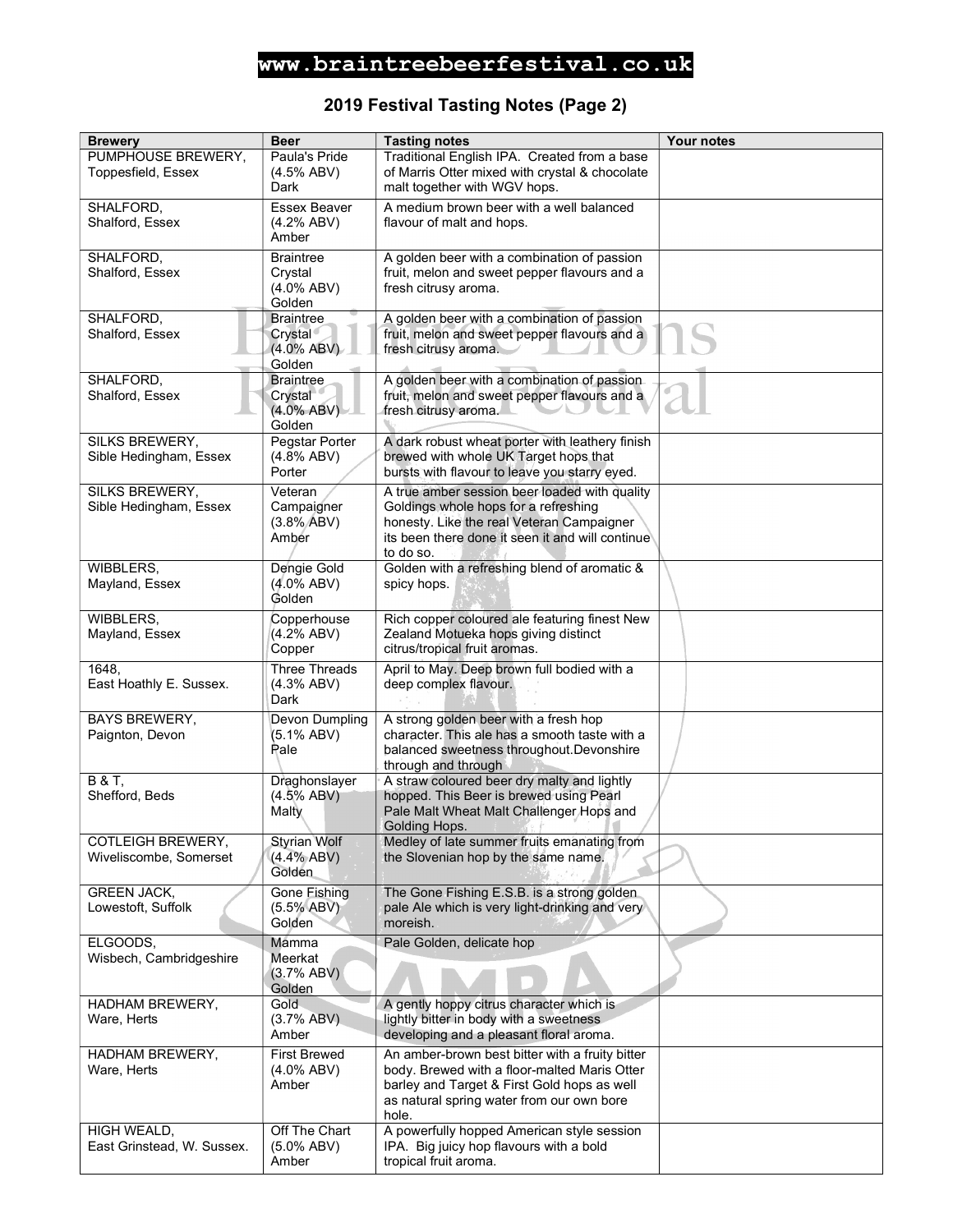### 2019 Festival Tasting Notes (Page 3)

| <b>Brewery</b>                  | <b>Beer</b>             | <b>Tasting notes</b>                                                                       | Your notes |
|---------------------------------|-------------------------|--------------------------------------------------------------------------------------------|------------|
| HOPBACK,                        | Citra                   | Brewed with English Pioneer and American                                                   |            |
| Salisbury, Wiltshire            | $(4.0\%$ ABV)           | Citra hops this golden thirst-quenching ale                                                |            |
|                                 | Golden                  | has a lemony grapefruity aftertaste with a                                                 |            |
|                                 |                         | crisp dry bitterness.                                                                      |            |
| <b>ITCHEN VALLEY,</b>           | Pride of the            | Wholesome sweetness from good old Cara                                                     |            |
| Alresford, Hampshire            | Valley                  | Gold marvellous Maris Otter noble English                                                  |            |
|                                 | (3.8% ABV)              | hops and a lingering maltiness.                                                            |            |
|                                 | Amber                   |                                                                                            |            |
| LANGHAM,                        | Hip Hop                 | Following in the modern tradition of blonde                                                |            |
| Lodsworth, W. Sussex.           | $(4.0\%$ ABV)           | strongly hopped beers. A classic blonde beer                                               |            |
|                                 | Blonde                  | â€" clean and crisp. The nose is loaded with                                               |            |
|                                 |                         | floral hop aroma while the pale malt flavour is                                            |            |
|                                 |                         | overtaken by a pleasing dry and bitter finish.                                             |            |
| LODDON,                         | From Yorkshire          | A hazy wheat beer jam packed with fresh                                                    |            |
| Dunsden, Oxon                   | Wit Love                | rhubarb.                                                                                   |            |
|                                 | $(5.0\% ABV)$           |                                                                                            |            |
|                                 | Golden                  |                                                                                            |            |
| MALT THE BREWERY,               | <b>Malt Summer</b>      | Light fruity & refreshing. Made with a New                                                 |            |
| Great Missenden, Bucks          | Daze                    | Zealand hop with tropical fruit flavours.                                                  |            |
|                                 | (4.0% ABV)              |                                                                                            |            |
|                                 | Pale                    |                                                                                            |            |
| MAULDONS,                       | Blackberry              | A full-bodied black porter with a balanced hop                                             |            |
| Sudbury, Suffolk                | Porter                  | aroma and rich blend of chocolate and roast                                                |            |
|                                 | (4.8% ABV)<br>Porter    | flavours giving way to a subtle sweet fruit                                                |            |
|                                 |                         | finish.<br>sessionable seasonal golden Spring ale:                                         |            |
| NEW RIVER BREWERY,<br>Hoddesdon | Twin Spring             |                                                                                            |            |
|                                 | $(4.0\%$ ABV)<br>Golden | delicately hopped; mellow caramel malt<br>flavour                                          |            |
| NEW RIVER BREWERY,              | <b>Blind Poet</b>       | lightly smoked porter; smooth and dark.                                                    |            |
| Hoddesdon                       | (4.5% ABV)              |                                                                                            |            |
|                                 | Porter                  |                                                                                            |            |
| PIG & PORTER,                   | Slave to the            | Amodern take ona classic bitter with a                                                     |            |
| Tunbridge Wells, Kent           | Money                   | complex and measured malt base and                                                         |            |
|                                 | $(4.1\%$ ABV)           | generous additions of Kentish Bramling Cross                                               |            |
|                                 | Malty                   | hops giving notes of blackberries currents                                                 |            |
|                                 |                         | and all the best parts of a really great fruit                                             |            |
|                                 |                         | cake.                                                                                      |            |
| <b>REUNION ALES,</b>            | Incredible Pale         | Described by some as "naughty†it                                                           |            |
| Feltham, Middlesex              | Ale                     | takes time and will-power to force this many                                               |            |
|                                 | (5.0% ABV)              | hops into the Copper. I.P.A. was awarded                                                   |            |
|                                 | IPA                     | silver in the January 2017 London Brewery                                                  |            |
|                                 |                         | Beer Festival. Dry hopped as it conditions for                                             |            |
|                                 |                         | extra oomph a beautiful copper-straw col                                                   |            |
| ST. PETER'S,                    | Blooming                | Smells lemon hoppy & malty. Taste of floral                                                |            |
| Bungay, Suffolk                 | Marvelous               | herbal & Lychee.                                                                           |            |
|                                 | $(4.1\%$ ABV)           |                                                                                            |            |
|                                 | Amber                   |                                                                                            |            |
| ST. PETER'S,                    | <b>Citrus Beer</b>      | Smells Grapefruity & zesty. Tastes citrus &                                                |            |
| Bungay, Suffolk                 | (4.7% ABV)              | grapefruit.                                                                                |            |
|                                 | Golden                  |                                                                                            |            |
| STONEHENGE.                     | <b>GREAT</b>            | the beer is traditionally brewed using only the                                            |            |
| Netheravon, Wiltshire           | <b>BUSTARD</b>          | finest quality of water barley and rye malts                                               |            |
|                                 | (4.8% ABV)              | whole hops and the brewery's own top-                                                      |            |
|                                 | <b>Malty</b>            | fermenting yeast.                                                                          |            |
| TRING,                          | <b>Mansion Mild</b>     | A smooth creamy ruby dark mild with a fruity                                               |            |
| Tring, Herts                    | (3.7% ABV)              | pallate and gentle late hop aroma.                                                         |            |
|                                 | Mild<br>Rock Lobster    |                                                                                            |            |
| TRIPLE FFF,<br>Alton, Hants     | (4.2% ABV)              | Spring tides are upon us and the Lobster is<br>back! A deep Amber ale. The inviting floral |            |
|                                 | Amber                   | and spice aroma pulls you into the glass; dive                                             |            |
|                                 |                         | into passion fruit apricot and orange flavours                                             |            |
|                                 |                         | with sweet toffee malt. Waves of fruit flavours                                            |            |
|                                 |                         | crash over your tongue le                                                                  |            |
|                                 |                         |                                                                                            |            |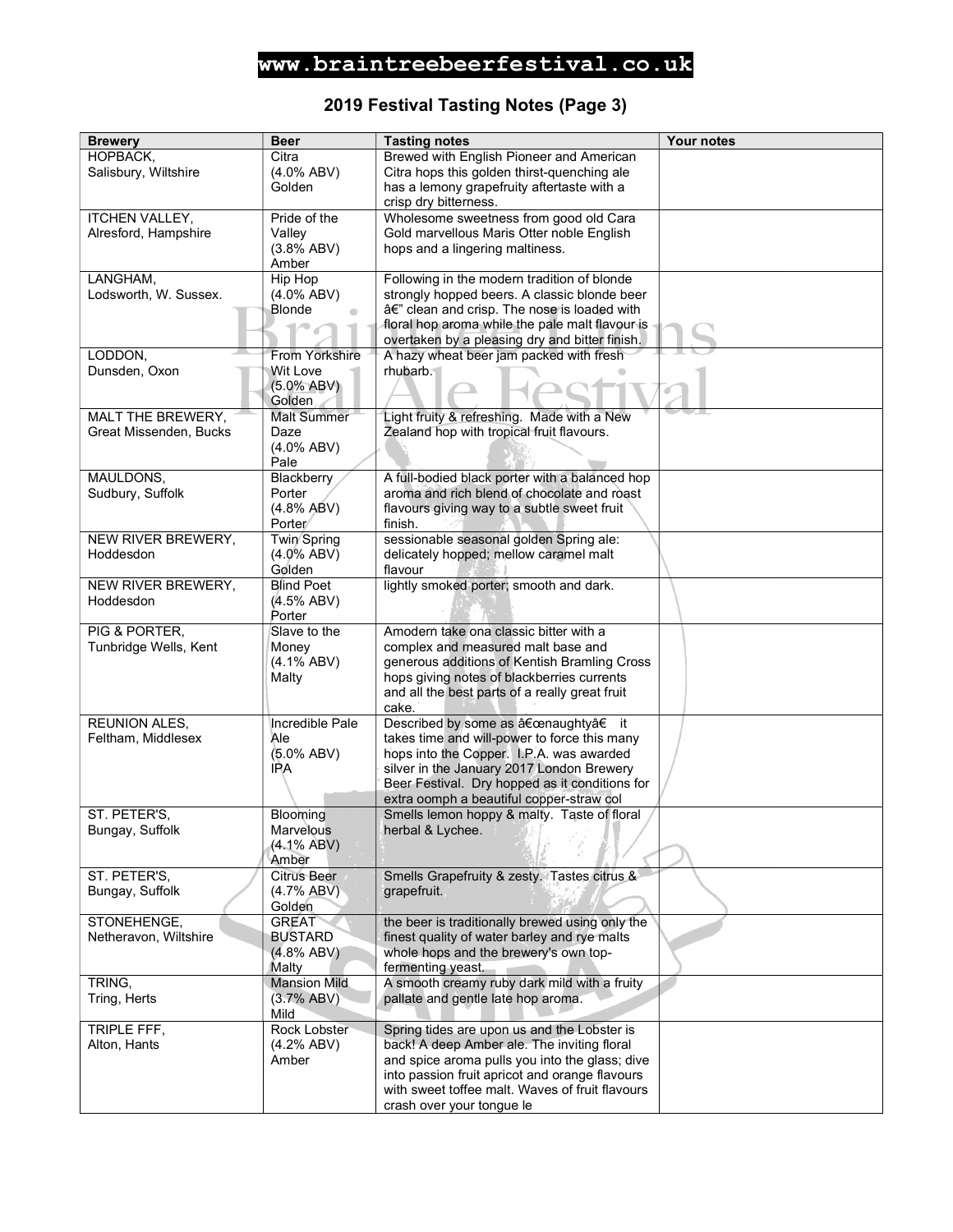### 2019 Festival Tasting Notes (Page 4)

| <b>Brewery</b>                 | <b>Beer</b>            | <b>Tasting notes</b>                          | Your notes |
|--------------------------------|------------------------|-----------------------------------------------|------------|
| WESTERHAM,                     | Audit Ale              | A strong ale tawny brown in colour brewed to  |            |
| Westerham, Kent                | (6.2% ABV)             | the 1938 strength and using the same          |            |
|                                | Amber                  | ingredients as the original Black Eagle       |            |
|                                |                        | Brewery. Wonderfully hoppy strong and bitter. |            |
|                                |                        | Gold Medal SIBA SE 2012 Silver Medal SIBA     |            |
|                                |                        | National Champion 2011 Supreme Champion       |            |
|                                |                        | <b>SIBA</b>                                   |            |
| WOLF,                          | Sirius Dog Star        | Lightly hopped with American Galena and       |            |
| Besthorpe, Attleborough,       | $(4.4\%$ ABV)          | Cluster this smooth beer has a soft fruity    |            |
| Norfolk                        | <b>Brown</b>           | finish.                                       |            |
|                                |                        |                                               |            |
|                                |                        | The Cider & Perry Bar                         |            |
|                                |                        |                                               |            |
| APPLE COTTAGE,                 | <b>Discover Katy</b>   |                                               |            |
| Hertfordshire                  | $(4.6\%$ ABV)          |                                               |            |
|                                | Cider                  |                                               |            |
| APPLE COTTAGE,                 | Ratter                 |                                               |            |
| Hertfordshire                  | (5.7% ABV)             |                                               |            |
|                                | Cider                  |                                               |            |
| BERTIE'S,                      | <b>Galanthus Perry</b> |                                               |            |
| Braintree, Essex               | $(6\%$ ABV)            |                                               |            |
|                                | Perry                  |                                               |            |
| BERTIE'S,                      | OBSession              |                                               |            |
| Braintree, Essex               | (4.5% ABV)<br>Cider    |                                               |            |
| <b>BIG BEAR,</b>               | Essex Gold 9K          |                                               |            |
| <b>Essex</b>                   | $(5.6\%$ ABV)          |                                               |            |
|                                | Cider                  |                                               |            |
| CAM VALLEY,                    | Kingston Black         |                                               |            |
| Meldreth, Cambridgeshire       | (SV)                   |                                               |            |
|                                | $(7.5\%$ ABV)          |                                               |            |
|                                | Cider                  |                                               |            |
| CAMBRIDGE CIDER CO,            | <b>Angry Wasp</b>      |                                               |            |
| Bassingbourn,                  | $(6.5\%$ ABV)          |                                               |            |
| Cambridgeshire                 | Cider                  |                                               |            |
| CAMBRIDGE CIDER CO,            | <b>Much Merriment</b>  |                                               |            |
| Bassingbourn,                  | (6.5% ABV)             |                                               |            |
| Cambridgeshire                 | Cider                  |                                               |            |
| CAMBRIDGE CIDER CO.            | President's            |                                               |            |
| Bassingbourn,                  | Perry                  |                                               |            |
| Cambridgeshire                 | $(6.8\%$ ABV)          |                                               |            |
|                                | Perry                  |                                               |            |
| <b>CROMWELL CIDER,</b>         | Oliver's               |                                               |            |
| Huntingdon, Cambs              | Sweetheart             |                                               |            |
|                                | (6.7% ABV)             |                                               |            |
|                                | Cider                  |                                               |            |
| DELVIN END CIDERY,             | Summer                 |                                               |            |
| Delvin End, Sible<br>Hedingham | Festival<br>(7% ABV)   |                                               |            |
|                                | Cider                  |                                               |            |
| <b>DELVIN END CIDERY,</b>      | <b>Waltzing Wasp</b>   |                                               |            |
| Delvin End, Sible              | (7% ABV)               |                                               |            |
| Hedingham                      | Cider                  |                                               |            |
| <b>DUXFORD SCRUMPY</b>         | <b>Wisley Crab</b>     |                                               |            |
| COMPANY,                       | (7% ABV)               |                                               |            |
| Cambridgeshire                 | Cider                  |                                               |            |
| SIMON'S,                       | Conference             |                                               |            |
| Cambridgeshire                 | (SV) Perry             |                                               |            |
|                                | (6.2% ABV)             |                                               |            |
|                                | Perry                  |                                               |            |
| SIMON'S,                       | Annie Elizabeth        |                                               |            |
| Cambridgeshire                 | (SV)                   |                                               |            |
|                                | $(7.4\%$ ABV)          |                                               |            |
|                                | Cider                  |                                               |            |
| SIMON'S,                       | Browns (SV)            |                                               |            |
| Cambridgeshire                 | (6.2% ABV)             |                                               |            |
|                                | Cider                  |                                               |            |